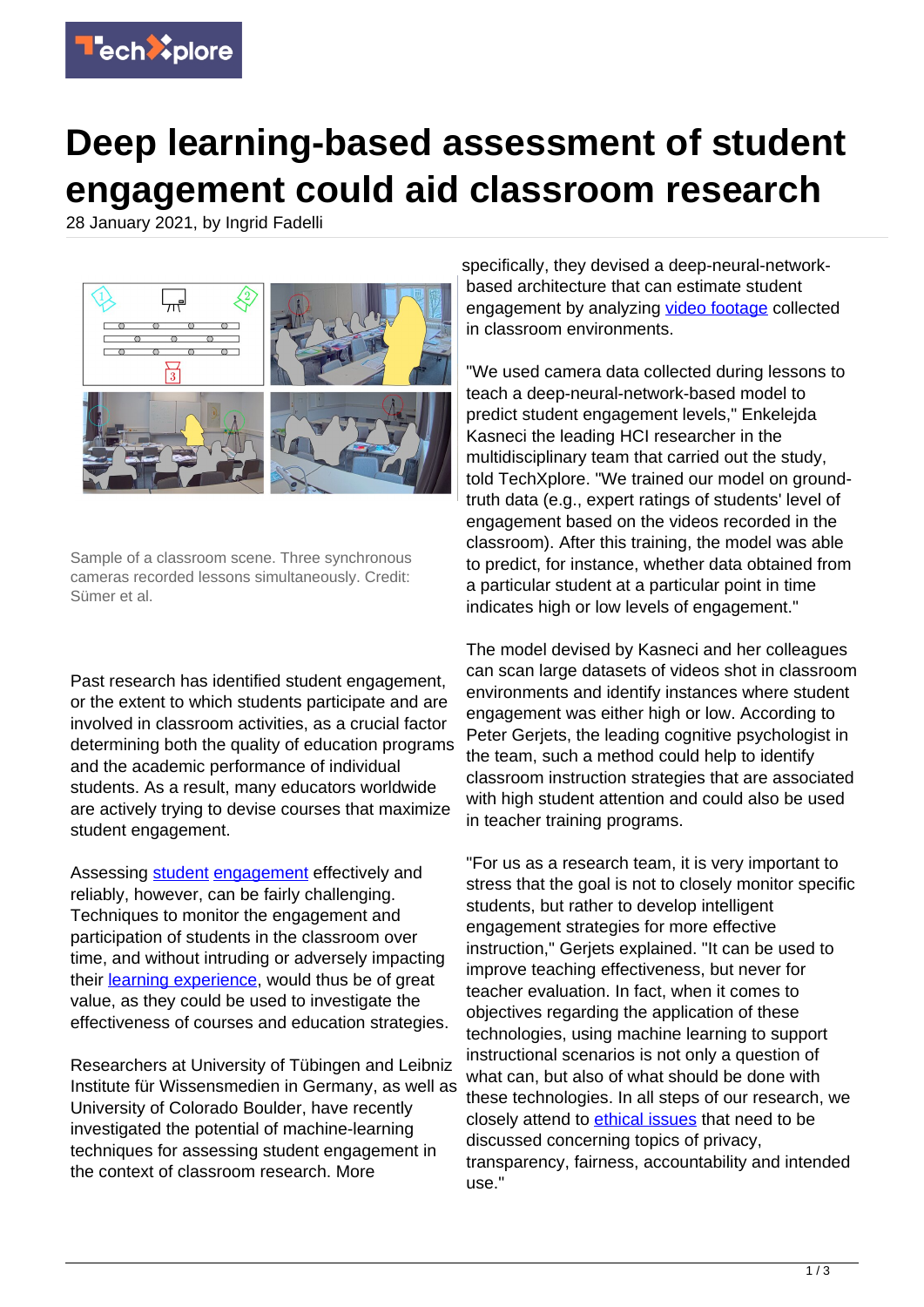

Videos filmed in classroom environments have been used to conduct education-related research for several years now. So far, however, these videos were typically analyzed manually and annotated by human raters, who were asked to identify patterns or details relevant to the specific project they were being used for. Recent advancements in the field of computer vision and machine learning, however, have enabled the development of techniques that can automatically analyze large amounts of videos and identify specific patterns in them, including the one developed by the researchers in Tübingen and UC Boulder.



Two ResNet-50 backbones were trained separately to recognize facial expressions and estimate head poses, respectively. The features they learned are used to estimate the engagement of students in a classroom environment. Credit: Sümer et al.

"Most previous works based on face analysis were on small-scale video data and depended on good face alignment and handcrafted features," Enkelejda Kasneci and Sidney D'Mello told TechXplore. "Deep learning, however, offers us the opportunity to learn useful representations from big data and improves the performance of engagement classifiers. Our study was aimed at enabling the automated estimation of engagement as seamlessly as possible without requiring any

expensive manual ratings or intrusive sensors."

The deep neural model was primarily trained on visual data. Levels of student engagement can be gauged primarily by looking at a student's attention and at his/her emotional responses (i.e., attentional and affective cues). The researchers thus trained two residual neural networks, the first (Attention-Net) was trained to estimate the direction that the heads of student pointed towards and the second (Affect-Net) to determine their emotions by analyzing their facial expressions.

"Subsequently, we trained readout classifiers based on both of these features to classify engagement in three categories: low, medium and high," Kasneci said. "These classifiers are based on support vector machines, random forest, multilayer perceptron, and long- and short-term memory approaches."

Instead of training their algorithms on raw images, the researchers trained them on deep embeddings (i.e., low-dimensional representations of these images). This allows them to be easily re-trained or personalized using very limited new data (a short video sequence of 60-seconds).

"To summarize, our study showed that deep learning can efficiently capture engagement in classroom research. The generalized engagement patterns, together with the corresponding teaching content, can be used to devise more effective educational strategies," Kasneci said. "This way, classroom research studies can be conducted more efficiently, consequently helping to improve teaching effectiveness. However, alongside the ethical considerations, there are also open research questions regarding deep learning, for instance those related to dataset and algorithmic fairness, interpretability and robustness."

In their next studies, the researchers plan to test the validity and effectiveness of their technique to assess [student engagement](https://techxplore.com/tags/student+engagement/) on different groups of students. They will also develop their approach further, to ensure its reliability, fairness and interpretability.

As it was designed specifically for research purposes, the model ensures the anonymity of